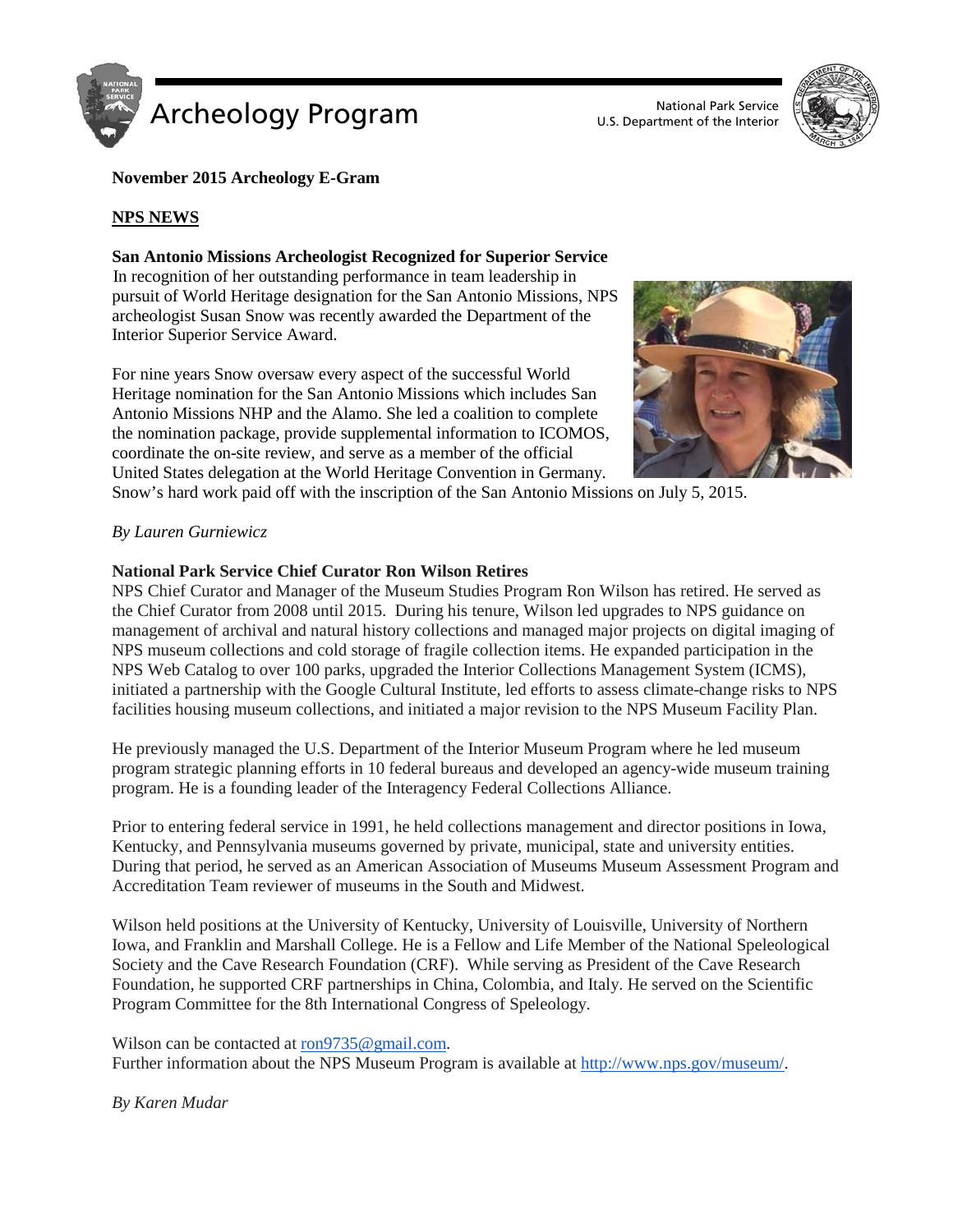## **New National Park Service Deputy Associate Director for Cultural Resources, Partnerships, and Science**

Joy Beasley has been selected as the new NPS Deputy Associate Director for Cultural Resources, Partnerships, and Science, **for** Stewardship and Science Programs in the Washington Office. Beasley has over 20 years of cultural resource management experience. She began her NPS career in 2004, serving as the cultural resources program manager at Monocacy NB for nine years. While there, she directed several complex and high profile projects, including the archeological discovery and investigation of one of the largest slave habitation sites in the Mid-Atlantic region. She also served as acting superintendent at Monocacy NB and acting chief of resource management at the National Mall and Memorial Parks.



Since 2013, Beasley has been the Chief of Cultural Resource Preservation Services in the NPS National Capital Regional Office, where she supervised all cultural resource disciplines and oversaw the establishment of the region's first National Historic Landmark program. Prior to her NPS career, Beasley was a faculty research assistant at the University of Maryland directing archeological research projects through a cooperative agreement with the National Capital Region and also previously served as an archeologist at the Museum of New Mexico's Office of Archaeological Studies.

Beasley earned a BA degree in anthropology from the University of Georgia, a MA in applied anthropology from the University of Maryland, and a certificate in historic preservation from Goucher College. She will begin her duties in January 2016.

## *By Karen Mudar*

## **McGilvray Joins Intermountain Region Historic Preservation Programs Team**

Landscape Architect Julie McGilvray has joined the NPS Intermountain Region Office's Historic Preservation Programs team in Santa Fe, NM. McGilvray grew up on a century-old cattle ranch in Texas. She joined the NPS in 2012 as a landscape historian in the Midwest Region Office's Cultural Landscapes Inventory (CLI) program, where she supported parks through the CLI program and gave additional assistance in design and treatment recommendations, site planning, National Register of Historic Places nominations, compliance, and GIS.

Before joining the NPS, McGilvray was an archeologist and historian for SWCA Environmental Consultants, where she worked in conjunction with natural resources staff. Before



SWCA, she spent three years in Kyoto, Japan, studying traditional building techniques and design for architecture and gardens.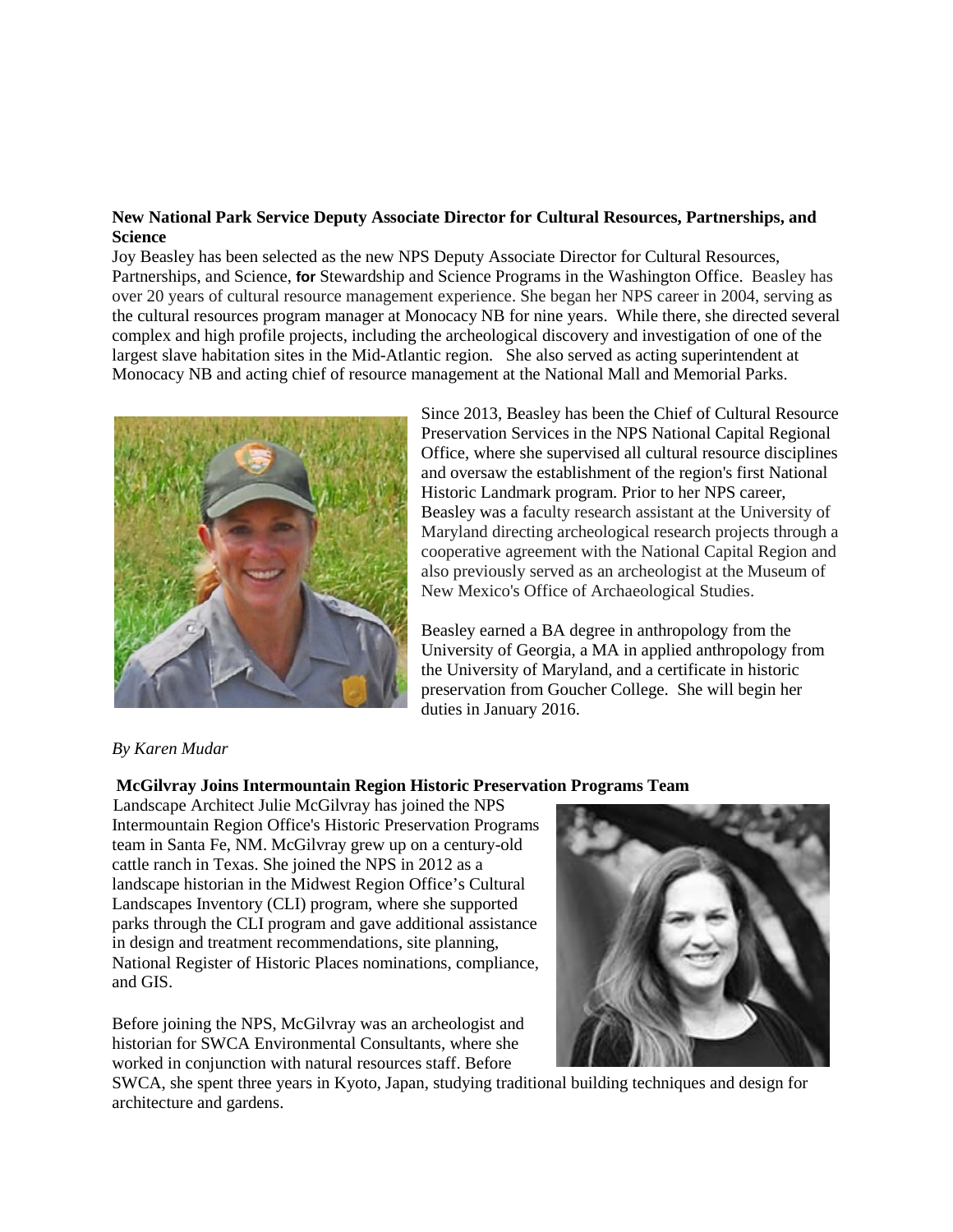McGilvray holds a M.A. in landscape architecture from the University of New Mexico as well as a M.A. in historic preservation and a B.A. in anthropology, both from the University of Texas at Austin.

## *By Sam Tamburro*

### **Death Valley National Park Continues to Dig Out from Devastating Flood**

Recovery efforts continue at Death Valley NP nearly a month after devastating floods hit the park. In October, torrential storms caused widespread flooding and catastrophic road failure. The flood waters and resulting rock and mud slides destroyed 26 miles of roads in the park, with an additional 80 miles sustaining some level of damage. To date, crews have removed about three-quarters of the estimated 400,000 tons of debris (the equivalent weight of five Washington Monuments) from roads.

Archeologists are assessing hundreds of archeological sites in the affected areas of the park, to both determine damage caused during the flash floods, and in advance of the work crews to ensure the recovery efforts don't inadvertently cause further damage. The flood damage to the roads revealed one unexpected discovery – remains of the first paved road to Scotty's Castle. Probably built in the 1950s, the historic road through Grapevine Canyon follows the grade more closely while the modern road was often placed on as much as six feet of fill.

The Eastern Incident Management Team is overseeing the recovery efforts, having transitioned from the Western IMT on November 10. To date, 138 NPS employees from 35 national parks and offices have joined more than 70 Death Valley employees in the work. Support is also being provided by Death Valley Natural History Association, DOI's Office of Emergency Management, U.S. Park Police, U.S. Public Health Service, U.S. Geological Survey, Federal Highway Administration, and the Student Conservation Association, among others.



## **New Travel Itinerary for Colonial Missions in Southwest**

The NPS Archeology Program has developed the Spanish Colonial Missions of the Southwest Travel Itinerary, the newest of the Discover Our Shared Heritage travel itinerary series. The itinerary guides travelers to 36 different destinations in Arizona, New Mexico, and Texas. Destinations include national parks and other sites listed in the National Register of Historic Places that preserve stories of American Indian and Spanish heritage in the United States. The online itinerary offers travelers a number of informative essays and other educational resources on the historical significance and preservation of the sites in the itinerary.

The NPS Archeology Program and the Embassy of Spain produced the itinerary in partnership with the Drachman Institute at the University of Arizona, the Latino Research and Training Center at the University of New Mexico, and the National Conference of State Historic Preservation Officers.

The self-guided tour can be found in both English and Spanish at [http://www.nps.gov/subjects/travelspanishmissions/index.htm.](http://www.nps.gov/subjects/travelspanishmissions/index.htm)

*By Karen Mudar*



Archeologists examine the 1950s road to Scotty's Castle unearthed by the flooding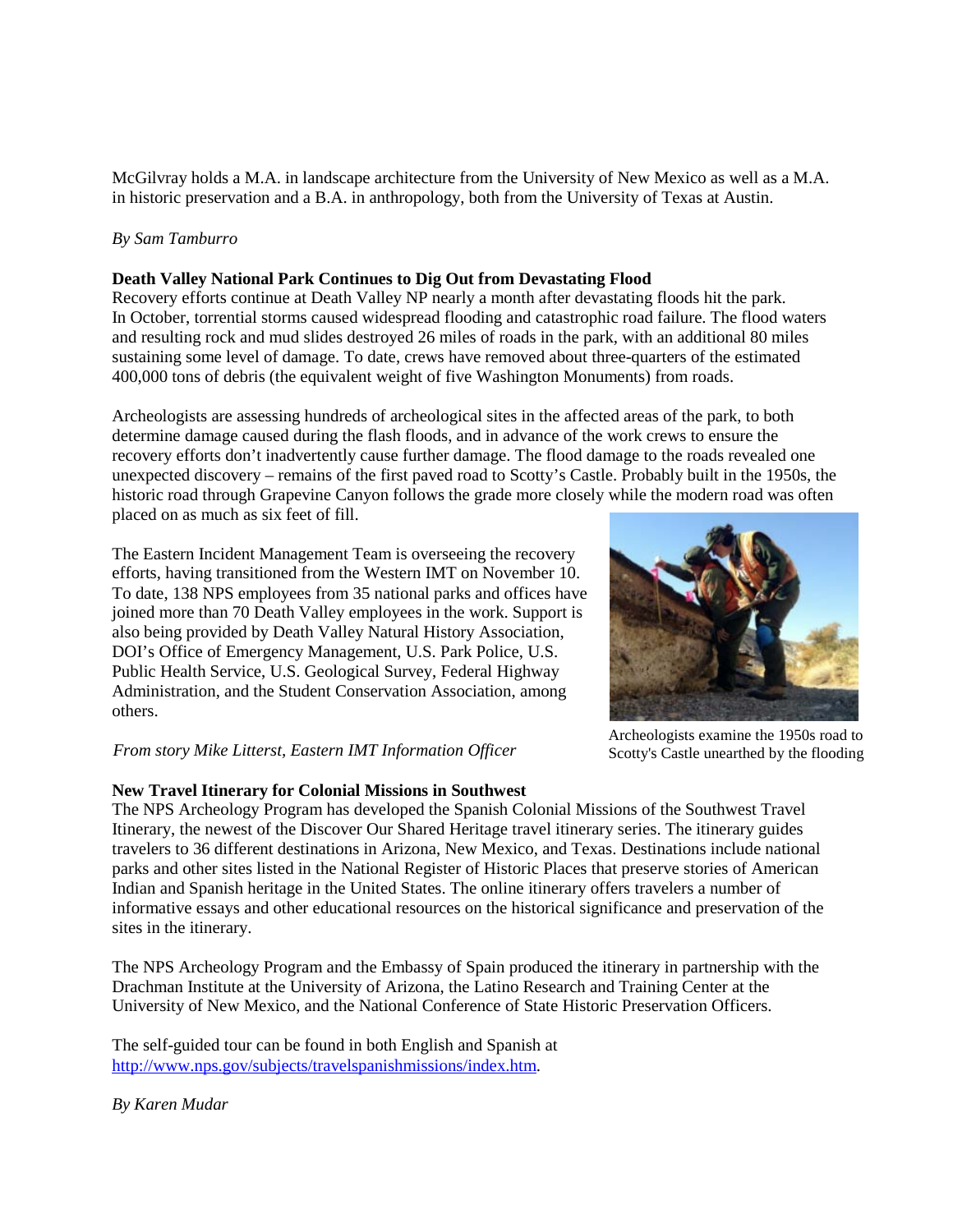## **International Archaeology Day and EKiP Passes at Aztec Ruins National Monument**

On October 15, 2015, 4<sup>th</sup> grade classes from Aztec, Arizona's Park Avenue Elementary School traded paper vouchers for official passes on a field trip to Aztec Ruins NM. They celebrated International Archeology Day with pueblo-style wall building activities and a service project to remove invasive tumbleweeds. Students earned 198 "Every Kid in a Park" passes, and removed 1,744 tumbleweeds from the Aztec East area. NPS archeologist Steve Matt said "They made a big impact in an area where tumbleweeds had really accumulated. You can definitely see the difference."

This special event day was the result of an interdivisional effort between Cultural Resources, Interpretation & Visitor Services and Facility Management, with support from AmeriCorps and Southwest Conservation Core team members.



## *By Danielle York*

Fourth grade students show their EKiP passes at Aztec Ruins National Monument NPS photo.

## **Archeologists Defining the Nez Perce Trail**

Working since 2008 in Yellowstone NP and the Shoshone NF, Office of the Wyoming State Archaeologist researcher Dan Eakin has refined the route and campsites of Chief Joseph and the Nez Perce (Nimiipuu) as they fled the U.S. Army in 1877. During summer 2015, Eakin led a metal detection search along the north bank of the Clarks Fork River to find sites where army units led by Brig. Gen. Oliver O. Howard and Col. Samuel Sturgis camped as they pursued the Nez Perce.

"The reason we're doing all this is to better define the Nez Perce Trail and protect it better. Unfortunately we didn't find anything conclusive in the Shoshone NF," said Eakin. He narrowed down his search for the Army campsites by reading military journals and reports. What the investigators found during 10 days of walking transects with metal detectors were worn horseshoes, cartridge cases, a saddle ring, and a square nail. It was less than expected but, based on the reports, he thinks they searched the correct area.

Working in Yellowstone NP, just west of the study area, the park's archeologist Staffan Peterson, Nez Perce tribal members, and Eakin documented small tree stumps that had been cut with hatchets in 1877. In 2015 in the same area, they recovered the remains of a McClellan saddle consistent with those used in the 1870s. The saddles were widely used by the military during and after the Civil War. Peterson and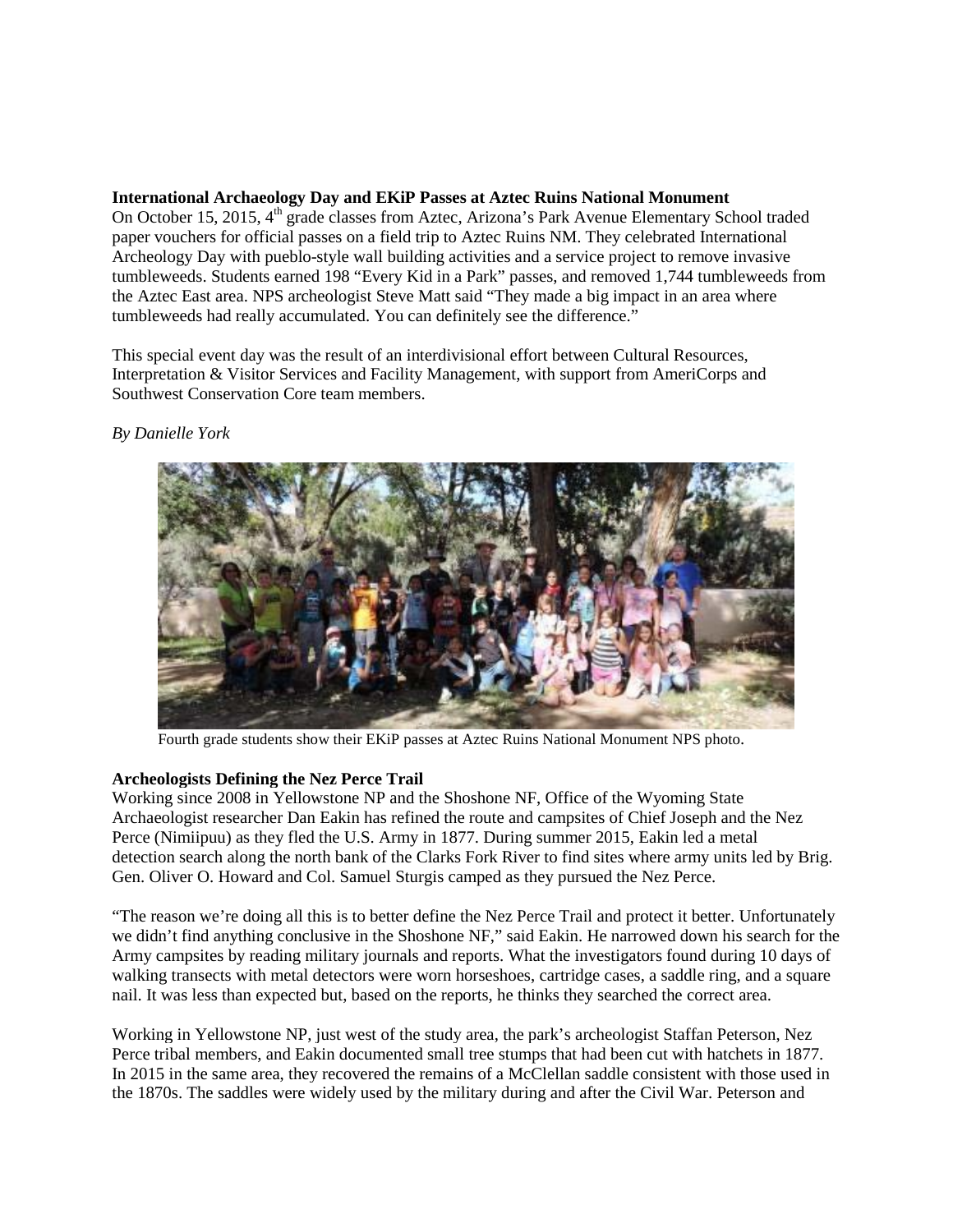Eakin believe this area was the last place the Nez Perce camped prior to leaving the park.

About 750 Nez Perce men, women, and children fled rather than be placed on a reservation after skirmishes with white settlers and the U.S. Army. Several engagements with the Army occurred along what is now the Nez Perce National Historic Trail. On October 5, 1877, Chief Joseph and many Nez Perce surrendered to Col. Nelson A. Miles, 40 miles from the Canadian border following a battle near the Bear Paw Mountains, now in Nez Perce National Historical Park.

The project included personnel from the BLM Cody Field Office, the USFS, a Nez Perce tribal member, and volunteers. The work was funded by the BLM. It was made possible by a cooperative agreement between the BLM and the University of Wyoming. Other participants included the Absaroka Chapter of the Wyoming Archaeological Society, the Shoshone NF, the Park County Historic Preservation Commission, and the National Historic Trails Interpretive Center.

## *From story by Brett French, Billings Gazette*

**National Park Service Announces Regulation Affecting Unclaimed Human Remains and Objects** The NPS has published a regulation under the Native American Graves Protection and Repatriation Act (NAGPRA) that directs the disposition or reinternment of unclaimed human remains, funerary objects, sacred objects, or objects of cultural patrimony. The regulation only applies to unclaimed human remains and cultural objects discovered on Federal lands after November 16, 1990.

This fourth regulation directing the disposition of unclaimed remains and cultural objects discovered on Federal lands (43 CFR 10.7) was proposed in October 2013 after consultations with Indian tribes, Native Hawaiian organizations, museums, scientific organizations, and the NAGPRA Review Committee. A 60 day public comment period concluded in December 2013.

A process for public notification prior to disposition or reinternment of remains and cultural objects and a publicly accessible list of "unclaimed" cultural items are established by the regulation. The rule will take effect December 7, 2015.

## **Land and Water Conservation Fund Preserves Three Civil War Sites**

NPS Director Jonathan B. Jarvis announced \$500,000 in grants from the Land and Water Conservation Fund (LWCF) to help preserve 180 acres at three Civil War battlefields. The grant projects are at Perryville, Kentucky; Corinth, Mississippi; and Brandy Station, Virginia.

The grants are administered by the NPS American Battlefield Protection Program (ABPP). Grants are awarded to units of state and local governments for the fee simple acquisition of land, or for the nonfederal acquisition of permanent, protective interests in land (easements). Private non-profit groups may apply in partnership with state or local government sponsors. Consideration for the battlefield land acquisition grants is given to battlefields listed in the Civil War Sites Advisory Commission's 1993 *Report on the Nation's Civil War Battlefields* and the ABPP's 2007 *Report to Congress on the Historic Preservation of Revolutionary War and War of 1812 Sites in the United States.*

## **National Historic Landmarks Committee Nominates Two Archeological Sites**

On November 17, 2015, the National Historic Landmarks (NHL) Committee nominated 48-GO-305 (Hell Gap) Paleoindian Site and Man Mound for landmark status. The nominations will be sent to Interior Department Sally Jewell for consideration.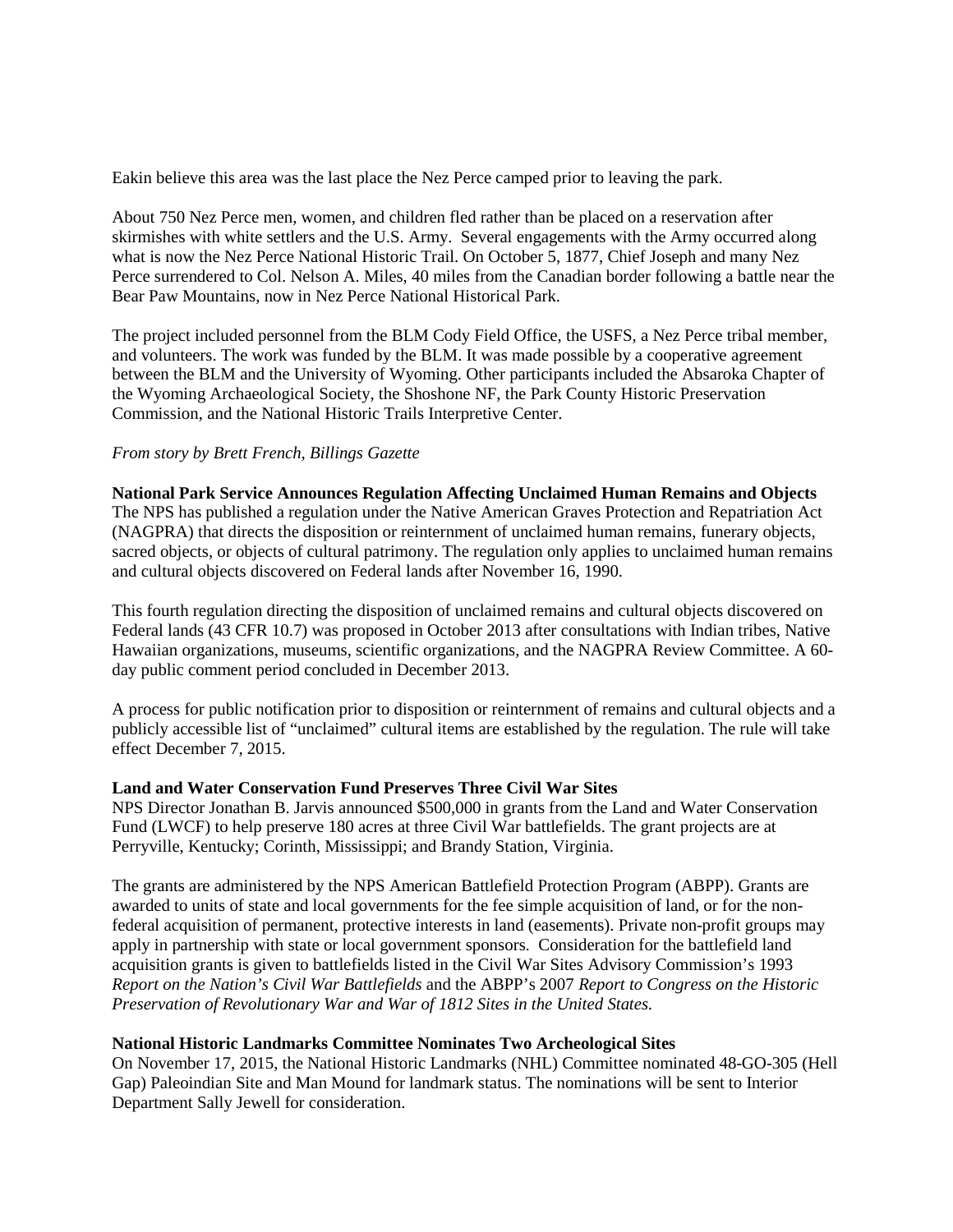## *48-GO-305 Paleoindian Site (Hell Gap), Goshen County, Wyoming*

This Paleoindian site, discovered in 1959 and investigated between 1959 and 1966, contains materials from an uninterrupted sequence of nine cultural complexes. To date, no other excavated Paleoindian site in North America contains a record that includes all of the cultural complexes known on the Plains

spanning from between 13,000 and 8,500 years ago (between 11,000 and 6,500 BCE) (only the Clovis complex has not yet been found in situ). Since its discovery and initial investigation, Hell Gap has been associated with cutting edge research in the field of Paleoindian archeology.

## *Man Mound, Sauk County, Wisconsin*

Man Mound is the only surviving earthen anthropomorphic mound in North America. It is a particularly fine example of Late Woodland basrelief earthen effigy mound construction dating to AD 750-1200. Man Mound most likely depicts either a shaman or a Lower World human/spirit transformation. Portions of the lower limbs and feet of the figure have been disturbed by road construction and pasturage of animals.

Final decisions regarding National Historic Landmark designation are made by the Secretary of the Interior. In most cases, designation by the Secretary occurs six to eight weeks following the Advisory Board's recommendation.



Man Mound, Wisconsin

# *By Karen Mudar*

## **New section of Cold Harbor Battlefield**

A recently preserved section of the Cold Harbor Civil War battlefield has opened to the public. The land is located in Mechanicsville, Virginia and saw significant fighting on May 31, June 1 and June 3, 1864. It contains well-preserved earthworks from the two weeks the Union and Confederate armies confronted each other at Cold Harbor, near Richmond.

Funding from the NPS Centennial Initiative made the project possible, providing the necessary archeology, maintenance, interpretive waysides, parking area and removal of non-historic structures needed to restore the battlefield landscape.

## **New Resource Stewardship Strategy Website Launched**

Developing strategic plans for the long-term stewardship of a park's natural and cultural resources can be daunting so this past year, with support from the field, a national working group of thirty representatives from WASO program offices, regional offices, and park units collaborated to create a new streamlined framework and guide to assist parks with developing their own Resource Stewardship Strategy. The team developed a *Resource Stewardship Strategy (RSS) Development Guide* for a comprehensive step-by-step approach to the development and implementation of a RSS and they built a website to house a downloadable version of the development guide, FAQs, contact information, and other resources.

Several parks are using the new guide to develop their own RSS with assistance from regional offices, the Denver Service Center, and other WASO programs including: Horseshoe Bend NMP, C&O Canal NHP, Colorado NM, and Golden Gate NRA.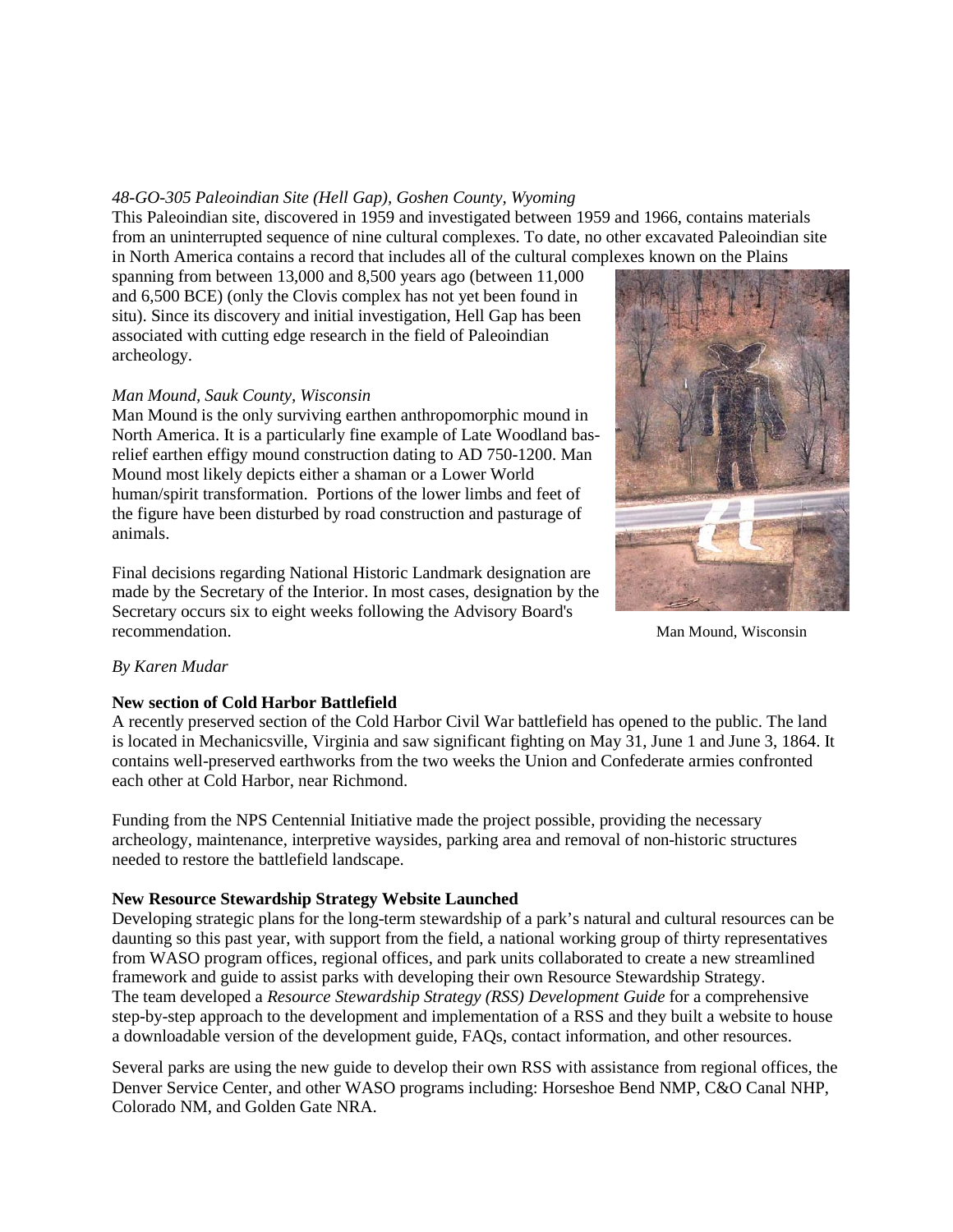To learn more about Resource Stewardship Strategies go to: [https://sites.google.com/a/nps.gov/resource](https://sites.google.com/a/nps.gov/resource-stewardship-strategy/)[stewardship-strategy/.](https://sites.google.com/a/nps.gov/resource-stewardship-strategy/) The site is best accessed via Bison Connect.

#### *by Tara Petitt*

#### **Cannons Conserved through Adopt-A-Cannon Program at Fort Sumter National Monument**

For the past five years, the NPS has partnered with the Warren Lasch Conservation Center, Clemson University, to conserve historic metals at Fort Sumter NM. Through the Adopt-A-Cannon Program the

Fort Sumter-Fort Moultrie Historical Trust has raised funds to complete conservation of the park's historic cannons. The 1830-1890 cannons at Fort Moultrie and Fort Sumter are the best representative group of historic seacoast artillery in the United States.

On October 14, 2015, staff at the conservation center selected several cannon at Fort Sumter for conservation. Each cannon takes approximately two to three weeks to complete. Park rangers will provide interpretation to the public during the conservation effort. The public can follow the progress of the project to conserve these historic weapons and metals via updates and photos at [www.nps.gov/fosu](http://www.nps.gov/fosu) and social media.



*By Bill Martin*

## **FEDERAL NEWS**

## **Department of Agriculture Recommends No Drilling on Badger Two-Medicine Area**

U.S. Agriculture Secretary Thomas Vilsack has recommended the cancellation of long-suspended oil and gas drilling leases near Glacier NP. The 18 leases are on land considered sacred to the Blackfoot Indian tribes in Lewis and Clark National Forest. A drilling suspension has been in place since the early 1990s. Lifting the drilling ban would have "adverse effects" on the site in the Badger Two-Medicine area of northwestern Montana, Vilsack wrote in a letter to Interior Secretary Sally Jewell, and that the leases themselves should be terminated.

Louisiana-based Solenex LLC sued in 2013 to overturn the government suspension. The head of the law firm representing Solenex said that there was no basis for a lease cancellation. If the cancellation goes though, Solenex would be entitled to some kind of compensation.

The U.S. Forest Service in December 2014 determined drilling would negatively affect the sacred site and reduce its spiritual power for the Blackfeet. The Advisory Council on Historic Preservation agreed with that finding in January 2015. The Department of the Interior will have the final say.

## **Judge Orders Recapture Canyon ATV Protest Riders to Pay \$96K in Damages**

A federal judge ordered San Juan County, Utah, Commissioner Phil Lyman to pay for damage to a closed southern Utah canyon caused during an illegal ATV protest ride. Lyman and Monticello City Councilman Monte Wells were assessed \$95,955.61 for assessing and repairing riparian areas and archeological sites in Recapture Canyon. The two men were earlier convicted of conspiring to organize and lead at least 32 others over a road that is off limits to motorized vehicles. Lyman and Wells organized the ride to protest federal land management policy.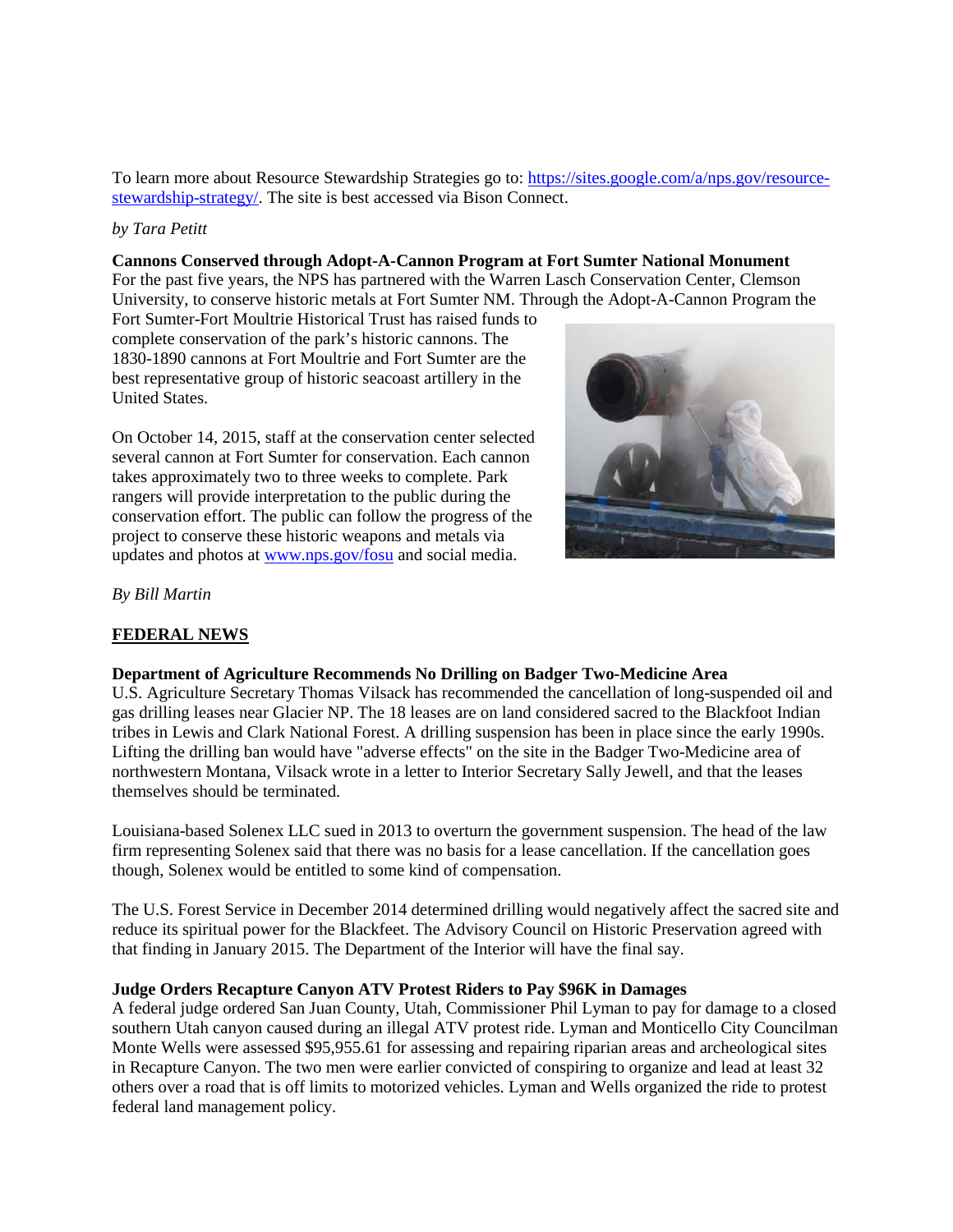Prosecutor Jared Bennett said federal restitution law warrants that the two pay for the damage. Bennett told the judge the ATV riders trampled vegetation, churned up dirt and left 4- to 10-inch deep ruts in the canyon. The BLM paid a contractor \$65,500 to assess the damage, including the use of 3-D laser scanners to look at underground archeological sites. It spent another \$30,000 for "emergency stabilization" and other field work.

The BLM closed the canyon to off-road vehicle use in 2007, citing damage to cultural artifacts in the area, but let other authorized uses continue on some sections, such as use by the San Juan County Water Conservancy District. Many residents objected to closure, asserting it was arbitrary and unnecessary, and thwarted a review process mandated by federal law.

Prosecutors will ask the judge to put the men behind bars and impose fines for the misdemeanors crimes. Under a federal sentencing formula, prosecutors calculated that Lyman should receive a 10- to 16-month prison term. They recommend he pay a \$3,000 to \$30,000 fine. That Lyman was the "ring leader" and abused his position as a county commissioner to organize and promote the ride were factored into the suggested sentence. Prosecutors recommend Wells spend six to 12 months in prison and pay a fine ranging from \$2,000 to \$20,000. A sentencing hearing is scheduled for December 18, 2015.

## *By Dennis Romboy, Deseret News*

#### **New Guidance on Sacred Sites Available**

In 2012, the Departments of Defense, Interior, Agriculture, and Energy and the Advisory Council on Historic Preservation entered into a Memorandum of Understanding Regarding Interagency Coordination and Collaboration for the Protection of Indian Sacred Sites. The MOU commits the signatories to inform the public about the importance of maintaining the integrity of Indian sacred sites and the need for public stewardship in the protection and preservation of such sites.

The signatories announced that two new documents are now available. The first is a policy statement addressing the need for federal agencies to be sensitive to tribal concerns about the confidentiality of certain information. The second is an information paper aimed at the general public and state and local agencies to help them understand the importance of protecting Indian sacred sites.

The paper and other information can be found at <http://www.achp.gov/sacredsiteprotection.html>.

## **GRANTS AND TRAINING**

## **National Park Service Offers Petrography Analysis Training**

The NPS National Center for Preservation Technology and Training is offering a two-day, hands-on course on thin-section petrographic analysis of archeological specimens for NPS employees and partners on March 9-10, 2016 at the NPS Southern Arizona Office.

The workshop will include an introduction to polarized light microscopy as a method for identifying minerals, analysis of cultural materials made of stone (igneous, sedimentary, and metamorphic), pottery, terracotta sculptures, bricks, tiles, and clay core materials from bronze castings.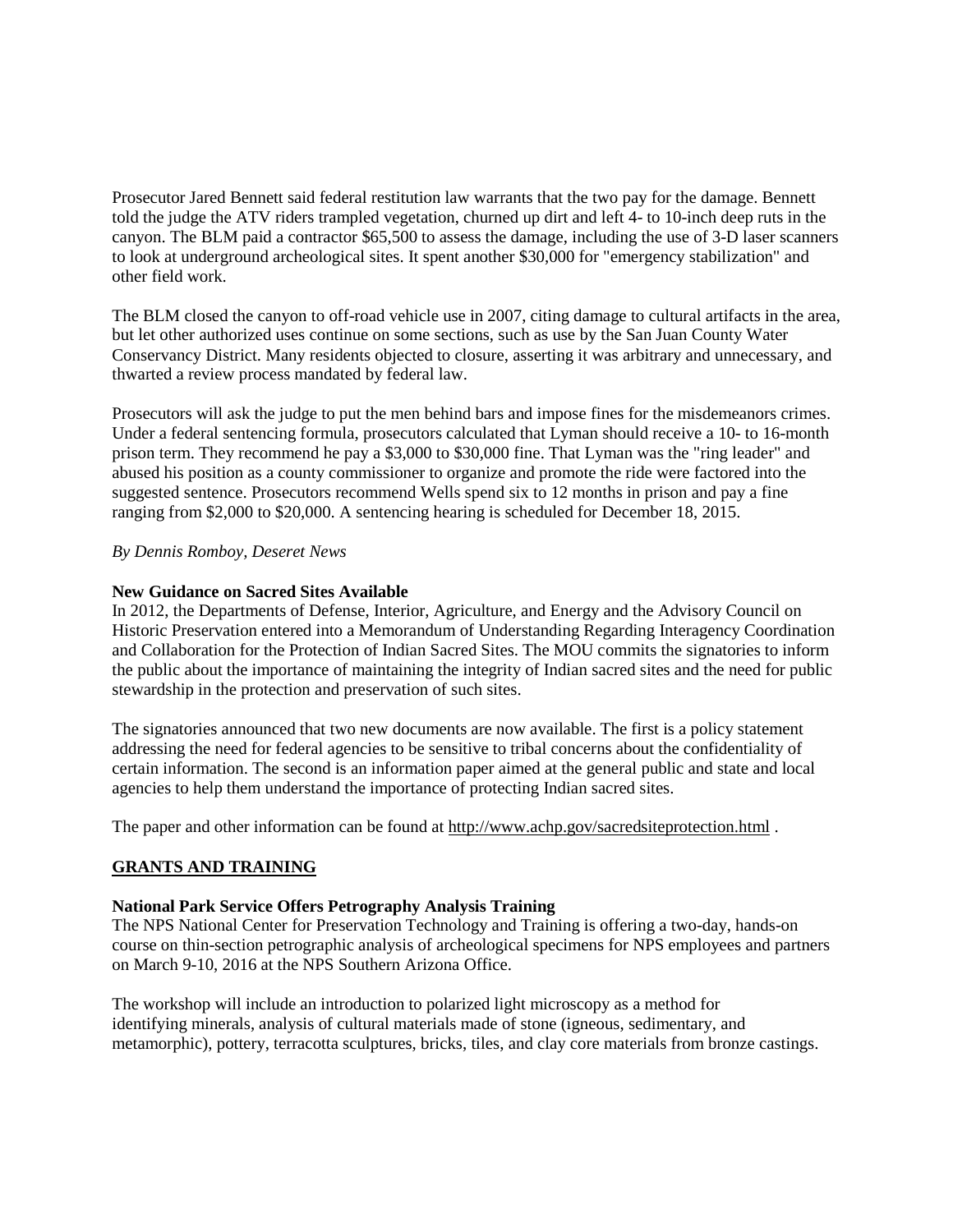This course is offered in partnership with the NPS Southern Arizona Office, Friends of NCPTT, and the Center for Historic Architecture and Design (CHAD), University of Delaware School for Public Policy and Administration. The cost for the course is \$375.00.

**Contact:** Tad Britt (318) 351-5641.

### **Gloria S. King Research Fellowship in Archaeology**

The Maryland Archaeological Conservation (MAC) Laboratory is accepting applications for the Gloria S. King Research Fellowship in Archaeology. The MAC Lab is an archaeological research, conservation, and curation facility located at Jefferson Patterson Park & Museum in southern Maryland and is currently home to 8 million artifacts representing over 12,000 years of human occupation in Maryland. The collections are available for research, education, and exhibit; the purpose of the fellowship is to encourage research in the collections.

- Eligibility Students, academics, or professionals (employees of the Maryland Historical Trust and St. Mary's College of Maryland are not eligible); any subject in Maryland archaeology; must use collections at the MAC Lab; must be in residence full time in the MAC Lab; must provide a presentation of research to museum staff.
- Application process A 1,000 word proposal (up to 4 typed pages, double-spaced) outlining the problem and the MAC Lab collections to be used, a CV, and letter of recommendation. Applicants are *strongly* encouraged to contact the lab to ensure that the lab has collections appropriate to the proposed research.
- Stipend \$500 a week, minimum two week stay and maximum 5 week stay. Stipend paid upon completion of fellowship for stay of two weeks; a fellowship of greater length paid in two installments. On-site housing may be available.

Applications must be received by January 15, 2016. Send application materials to: Patricia Samford, Director Maryland Archaeological Conservation Laboratory Jefferson Patterson Park and Museum 10515 Mackall Road St. Leonard, Maryland 20685

**Contact:** Patricia Samfor[d patricia.samford@maryland.gov](mailto:patricia.samford@maryland.gov)

**SLIGHTLY OFF TOPIC: Archeologist Sarah Parcak Wins \$1 Million for Tracking Down Looters** A global trade in looted artifacts is flourishing. Some of the participants are terrorist groups who fund their wars with profits from the sale of stolen goods. Some are criminals, others are members of smalltime gangs. Still more are ordinary, desperate people who know that one small scarab could mean food in their bellies and schoolbooks for their kids.

They work underground, figuratively and sometimes literally, making their trade all but impossible to track. That's why Sarah Parcak spends so much of her time looking at satellite images, hoping to catch looters in the act. If she can pinpoint a site being ransacked — the telltale piles of dirt, the holes in the ground where nothing was before — that's one step closer to finding what was stolen.

Parcak, an anthropologist at the University of Alabama and a National Geographic fellow, calls what she does "space archaeology." She has satellite technology, infrared processing, and a \$1 million award from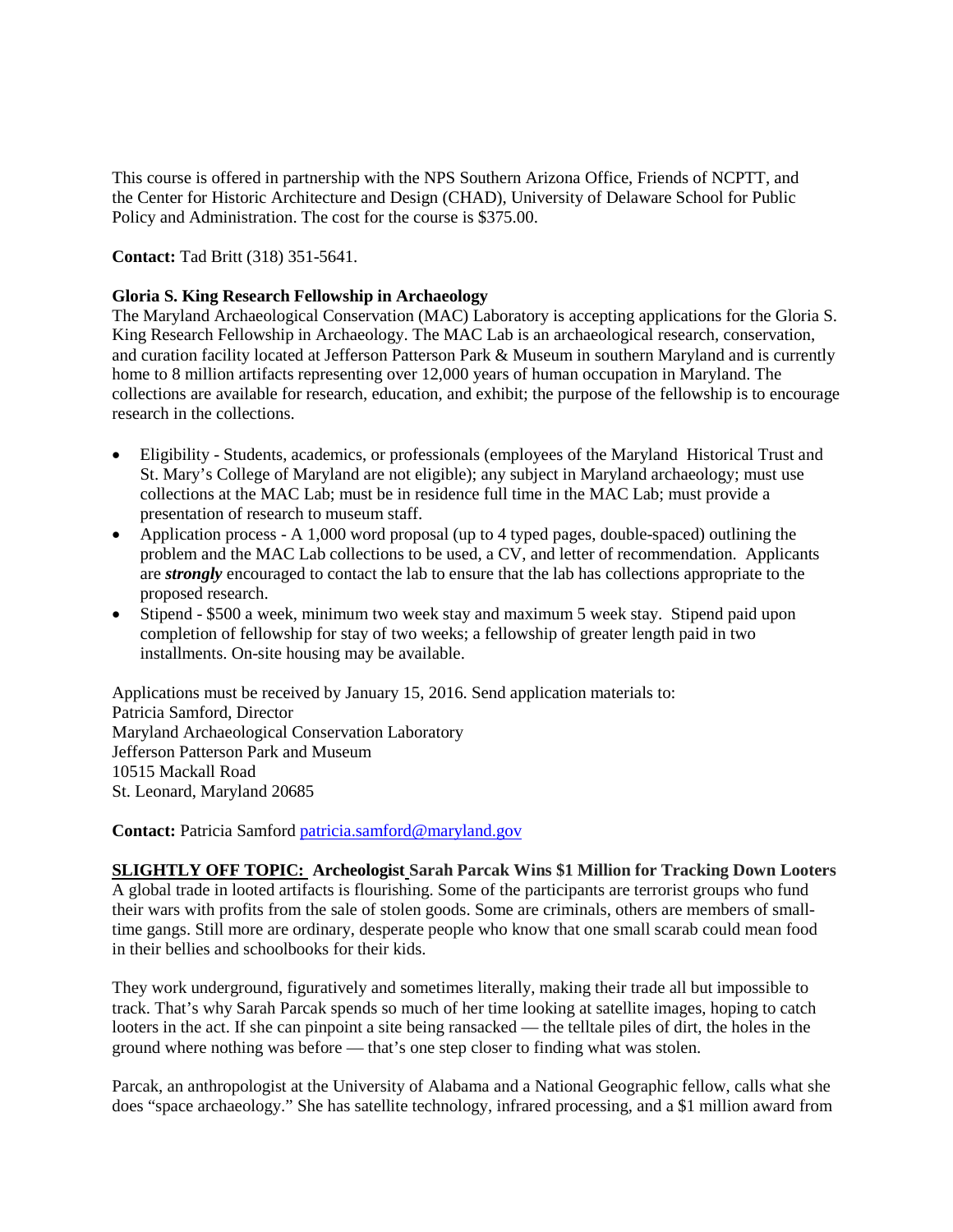the conference nonprofit TED at her disposal. The pioneering field of satellite archaeology is based in complicated image analysis techniques and one simple premise: instead of digging in the ground to find treasures from the past, scan for them from the air. The view from 400 miles up is surprisingly good. The newest satellite technology allows researchers to take images with a pixel resolution of about 10 inches.

Huge archaeological structures — pyramids, coliseums, temples, tombs — appear with startling clarity, and even smaller objects are sharply defined.

With funding from the National Science Foundation and National Geographic, Parcak uses this technology to identify sites for archeological exploration. Even when buried under centuries of sand, the remnants of past civilizations leave a signature on a landscape. Imported stone might affect the chemicals in the soil. Infrared scanning can reveal chambers underground. From her office at the University of Alabama's Laboratory for Global Observation, which Parcak founded, she and her colleagues run satellite images of Egyptian deserts, Peruvian mountains and Roman seashores through countless computer algorithms, hoping they'll reveal something new.

In Egypt alone, Parcak has helped uncover 17 pyramids, 1,000 tombs and some 3,000 forgotten settlements. After identifying sites of interest, Parcak shares them with fellow archeologists — usually other research teams or local antiquities ministries — and sometimes accompanies them on the expedition.



"A lot of people are surprised when I talk so much about the present," Parcak said, "but politics is just a crucial part of archaeology. You're developing long-term partnerships and collaborations, getting people excited about their heritage. You need to be very bit a diplomat alongside scientist."

Actual archaeology can be dangerous, especially for local scholars who remain in conflict-ridden areas to protect the sites they study. The retired head of the Palmyra Department of Antiquities and Museums, 83-year-old Khalid al-Assad, was beheaded by Islamic State militants in August 2015 after he refused to reveal the location of the ancient city's treasures. Asaad's body was left in a public square in the nearby modern city. A placard hung around his neck identified him as an "apostate" and called him the "director of idolatry" in Palmyra.

The Islamic State, which now controls huge swaths of Iraq and Syria, is known to have looted millions of dollars of artifacts from heritage sites in both countries in order to finance its terrorism. It has also demolished untold numbers of heritage sites to make dramatic propaganda videos and a political point. But terrorism is not the only threat to the world's ancient treasures. Looting has ticked up significantly in recent years. In Egypt, the power vacuum that resulted from the 2011 revolution exposed the country's antiquities to ransacking by seasoned looters and locals made desperate by the economic downturn. The sudden appearance of dozens of new looting sites in the areas she studies is what got Parcak interested in using satellite images to track heritage theft in the first place.